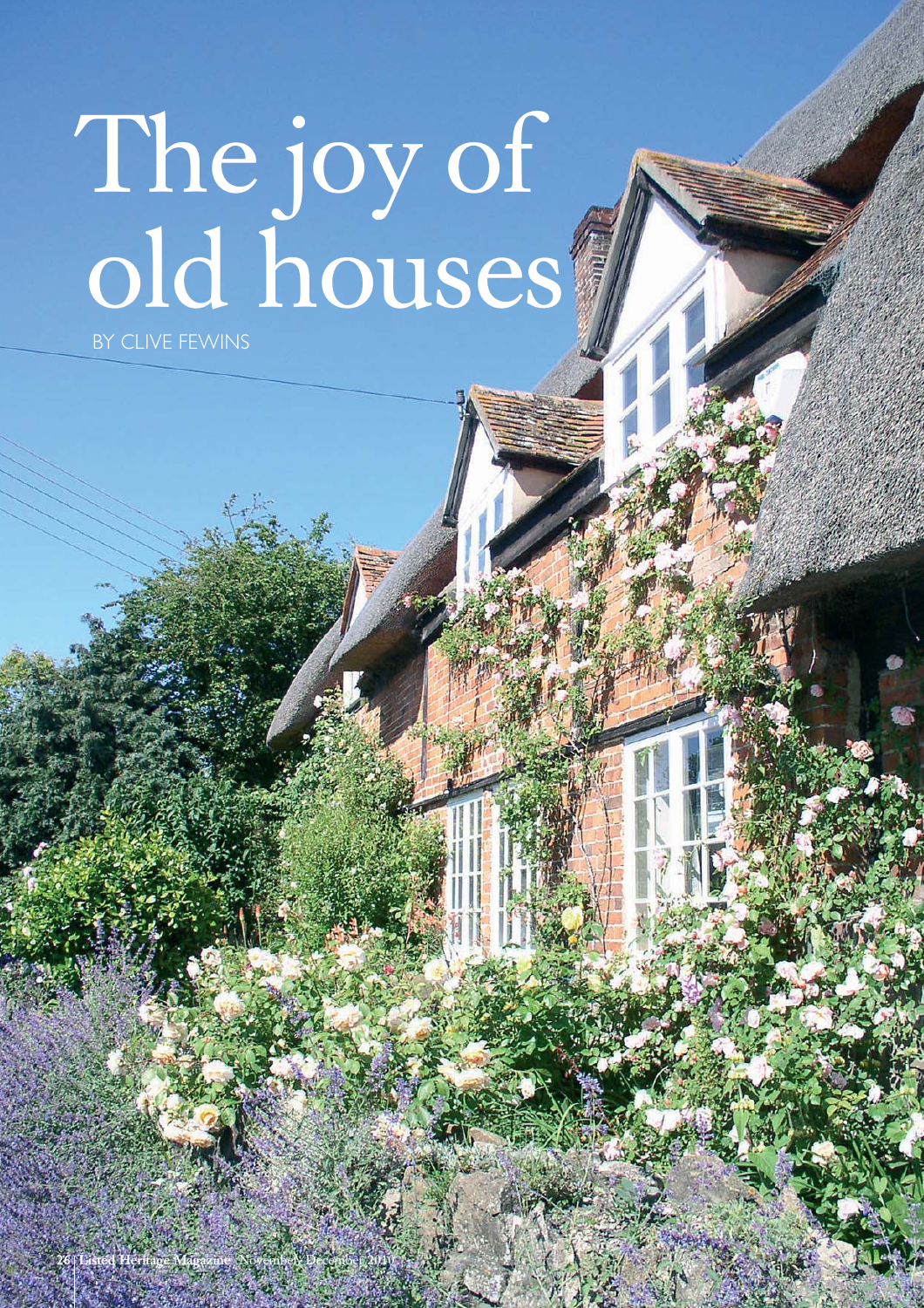





# **OH! THE JOY OF OLD HOUSES!**

Something that has constantly puzzled me after 33 years of living in a listed 17th century thatched cottage is: how can one achieve a good standard of restoration work if one is not practically inclined oneself?

It seems to me that it is very difficult, if not impossible. Even if you are prepared to pay a very high figure for good tradesmen, basically they do not have the empathy that comes with being the owner of the property. Especially if one has lived and breathed that old house for the past 33 years...

The point was driven graphically home to my wife Ann and myself after an extensive internal renovation of two rooms earlier this year.

What was to have been a five week job ended up taking nine and it would have taken a great deal longer had I not at times taken the bull by the horns and used skills that I had never before realised I

possessed in order to move things along.

I wrote in Listed Heritage Issue 71 (July/August 2010) about one aspect of the job: how we installed hemp and lime insulation at the north-facing rear of our draughty timber-framed dining room. I finished up doing a great deal of this work myself.

I was not to know, however, that five weeks into the project the trusty decorator we had known and used for 11 years was to be struck down with a mystery illness, that, had Ann and I not grabbed the paintbrushes ourselves, would have caused a major setback.

Fortunately he was able to return after three weeks, but in the meantime, despite many attempts, we had managed to secure only half a day's labour from another seasoned professional decorator.

The other realisation, once we had ripped away large sections of inappropriate gypsum plaster from the stone skirt that serves to support

*Main image, left:* **The front elevation of the cottage, which faces south**

*Above left:* **The writer stripping the horizontal beam in the bedroom**

*Top right:* **The blue colour of the bedroom was taken from a patch of old painted plaster found beneath a section of wallpaper we removed from beneath the horizontal beam** 

*Bottom right:* **The bookshelves and desk have been repositioned, repaired and painted**

and protect the ancient timber frame, was that if you live in an old listed property the more you can get to know about how it works, the better.

Above all, you need to understand that by interfering with an old listed property too much, and not using traditional materials in restoration work, it is possible to do a great deal of harm.

And of course it is also useful to have enough practical knowledge to be able to make it plain to plasterers, carpenters, electricians and decorators that you know what you are talking about.

Fortunately Ann and I had learned a great deal about all this over our many years at Lilac Cottage. That is not to say, however, that we had not made mistakes soon after we arrived. The gypsum plaster that had caused dampness in a section of the stone skirt had in part been caused by a tradesman who had applied the wrong sort of plaster to the walls back in 1977.  $\blacksquare$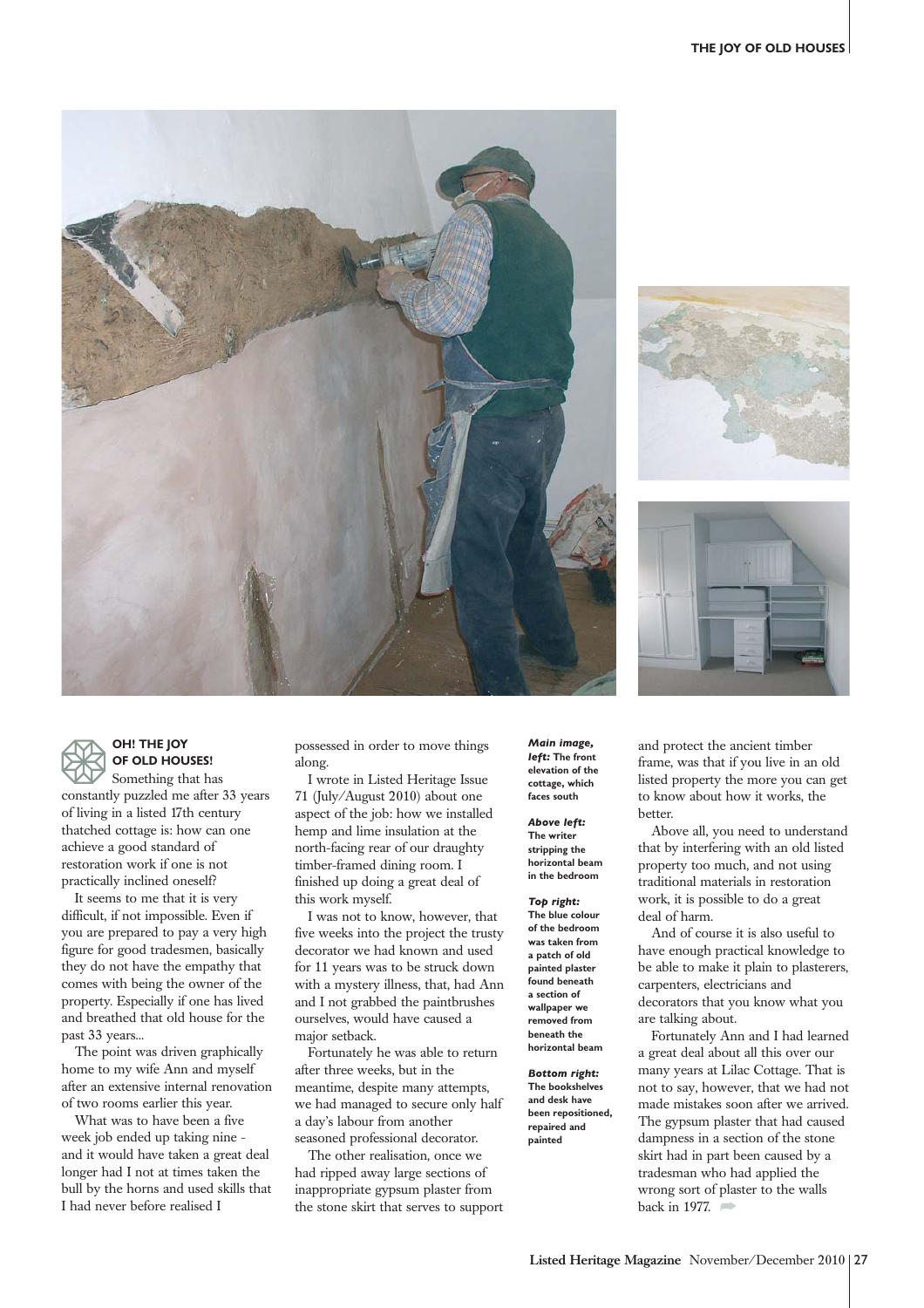



### *Above:* **The bedroom on completion**

*Top right:* **One of the challenges in the dining room was rerouting and concealing much unsightly wiring. Some was electrical and some telephone wiring. Here Clive uses a lime mortar to point above the inglenook fireplace to conceal rerouted telephone wiring**

*Bottom right:* **Pinkie at work on the new dining room door**

If he had applied a lime plaster and a soft coating, like a limewash or a distemper, then the walls would have been able to ' breathe'- the warm moist air would be able to pass gently from inside the house and condense at some point within the walls.

Because gypsum-based plaster had been used instead, in winter when we warmed up the room, the warm damp air trying to escape condensed in the inside. The result was that the emulsion paint that had been applied to the hard gypsum surface condensed and promptly peeled off.

It was not a large area of wall that had been adversely affected. But as we were planning to renovate and update the entire dining room we had decided it was best to remove the gypsum plaster from all the skirts.

We were far more knowledgeable about what to replace it with this

time round. Some 30 years and several SPAB\* courses later, we had learned all about the use of inappropriate materials in old timber-framed buildings. We had also, in the meantime, discovered Frank. Frank is a septuagenarian, skilled and wonderfully experienced plasterer. He is capable of achieving all sorts of different finishes, including the slightly raised abraded surface we chose to have on the lime plaster he applied throughout the room.

The basic philosophy of 'breathability' in old single skin walls is simple. If you have a cottage with solid walls - be it wattle and daub, brick, stone or earth - then it needs to remain vapour permeable. If you seal the walls with modern impermeable mortars, renders or polymer-based paints then when you wash and dry clothes, breathe or perspire, the moisture within the

wall will rise and be unable to evaporate. The result is damp and decay within the wall.

I explained in the article earlier this year about how the hemp and lime insulation we introduced to the rear dining room wall helped to deal with this problem.

We tackled the rest of the room by replastering the ceiling between the beams, stripping (by hand) the main beam, and painting the others in a colour that matched the casein distemper paint we had used on the walls.

Upstairs we used Frank to replaster damaged and cracked areas of the walls, and again replace gypsum with lime when appropriate. I stripped the long horizontal beam, and undertook most of the carpentry, including rebuilding an ancient set of bookshelves in an alcove beside the chimney stack..

It was then that we discovered  $\blacksquare$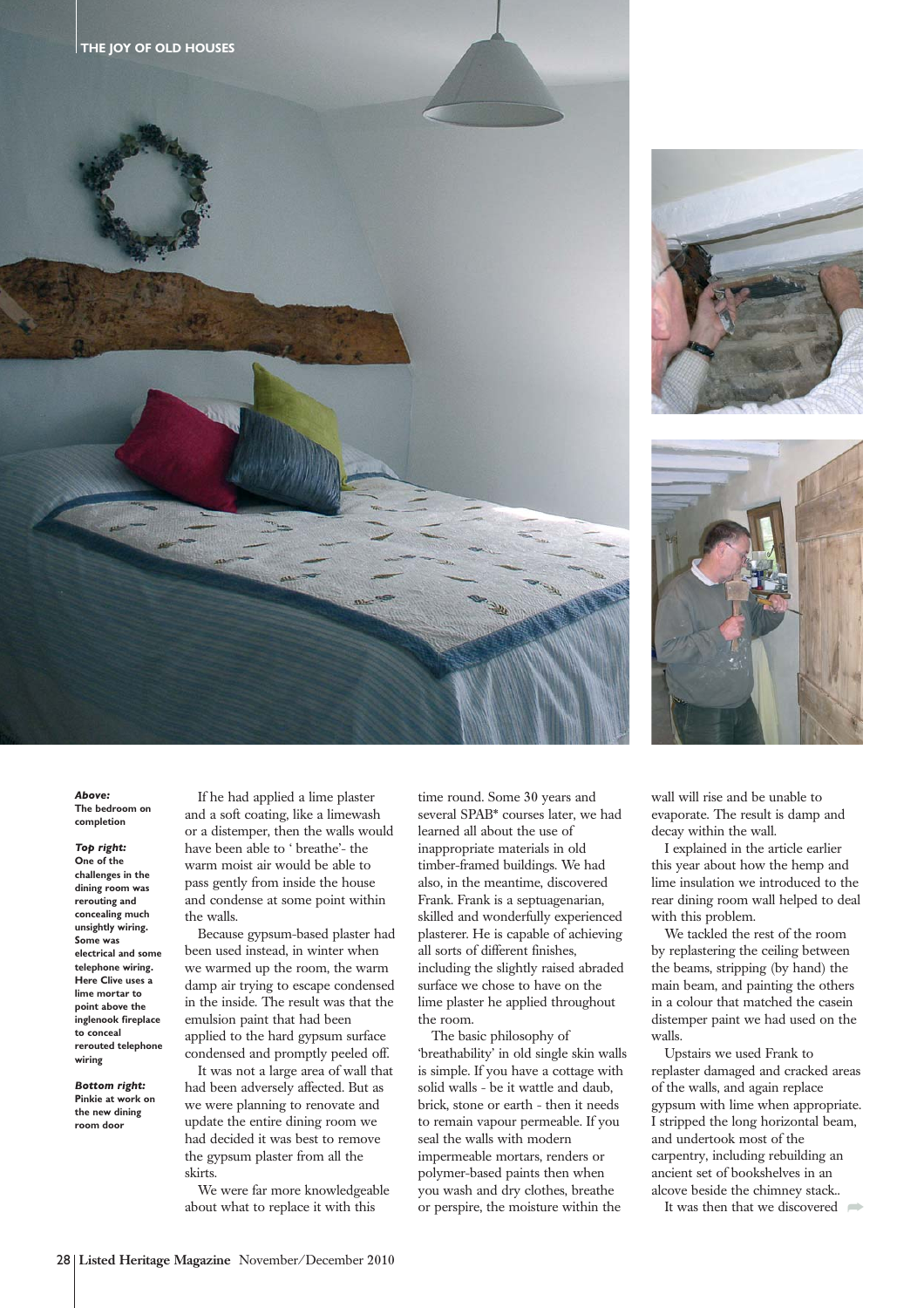

Pinkie. Pinkie is a 62 year-old wizard, who can turn his hand to anything, Apart from encouraging us to strip the downstairs main ceiling beam, when we were seriously considering leaving it painted black, he proved his worth many times over in other ways. Not least was stripping most of the massive beam himself.

After just one day of using him we rapidly realised the sense in seeking out and using the skills and experience of a good tradesman. Perhaps we had thought we were capable of doing more than was realistic ourselves.

Another thought we had had was of replacing the two rather inappropriate pine main doors to both dining room and bedroom . They really were rather heavy and did not match the original doors that remained in both rooms that led to other parts of the house. Another mistake soon after we arrived all

those years ago…

All we had to do was to find two new doors in a reclamation yard and fit them. Easy!

It proved a major undertaking. First we had to find old doors of the right size, then we had to have them stripped and delivered, then we had to make them fit the openings.

Finally there was the question of finding and fitting appropriate door furniture, preparing their surfaces for a final treatment and choosing and applying that all-important finish.

Pinkie again proved indispensible. It was quite apparent that the carpentry skills involved in making the doors fit the openings were way beyond my capabilities. Working at speed, it still took Pinkie more than half a day to cut down and rehang each door. Fortunately, finished off with the beeswax polish we made ourselves, they add a finishing touch to both rooms. We are delighted,

### **The completed dining room**

as we are with the rest of the two completed rooms.

During all this work we failed to take heed of one of the golden rules of period house repair and restoration - when you undertake a job on an old house you create at least two more. In our case this involved, amongst many other things, repairing many defective patches of plaster we had not spotted before, additional painting that we had not anticipated, and the major task of replastering and repainting the stairwell leading upstairs from the dining room. We decided on this as it had to be stripped out and the removeable stairs taken out in order to fit the new dining room carpet.

We had experienced all this sort of thing this many times during our long ownership of Lilac Cottage. Why on earth did we not anticipate this on this occasion?  $\Rightarrow$